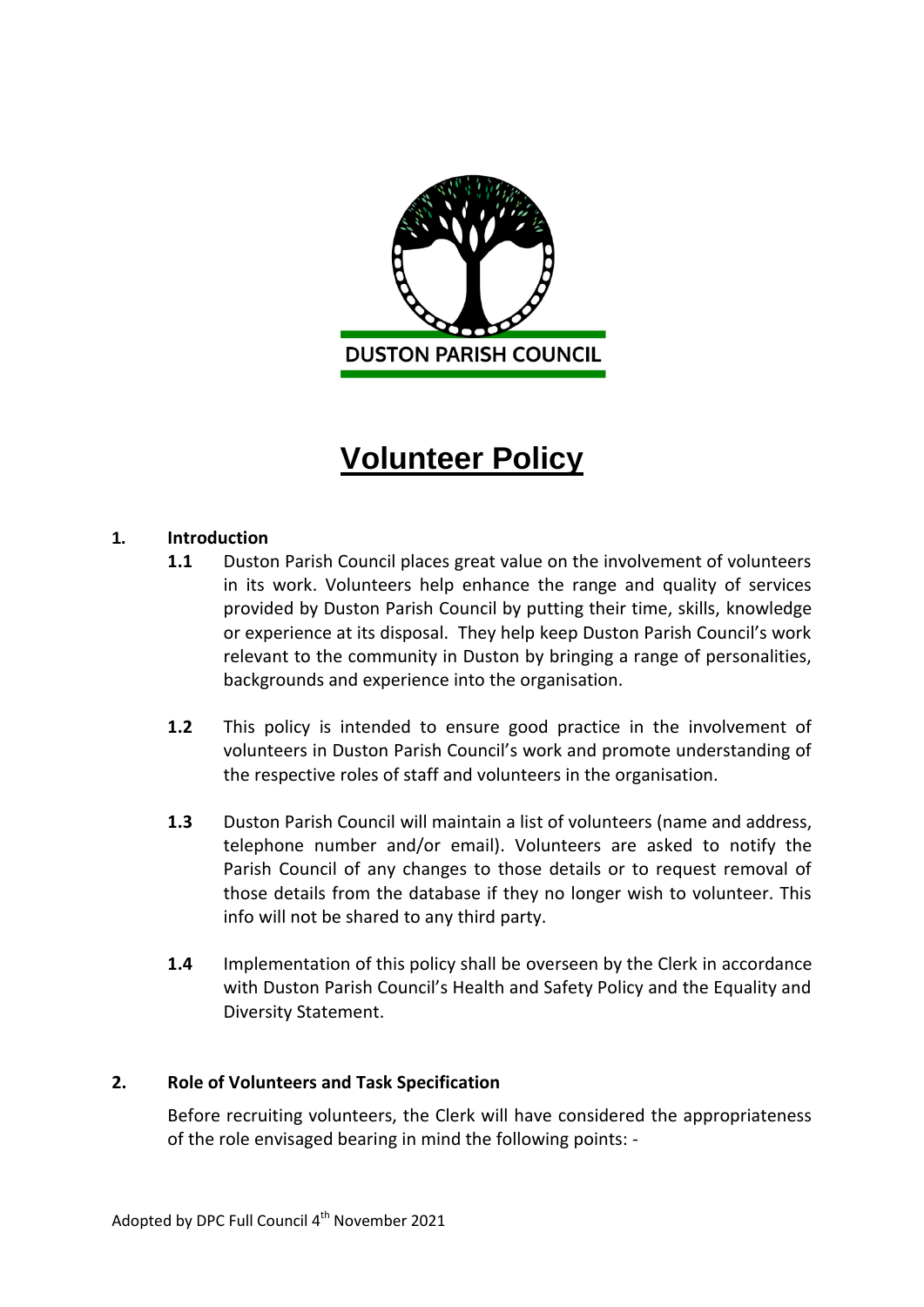- **2.1** The roles of volunteers and those of staff in Duston Parish Council should be distinct. Staff should not normally be involved in working for Duston Parish Council in a voluntary and a salaried capacity.
- **2.2** Work carried out by volunteers should not be such that might jeopardise paid posts.
- **2.3** The voluntary role must allow for job satisfaction on the part of the volunteer, as well as meeting a need.
- **2.4** Existing staff and volunteers should be consulted on the creation of new roles for volunteers which are likely to affect them and, if appropriate, a relevant Trade Union should be consulted.
- **2.5** When a role for volunteers is identified and approved a role description outlining the general tasks, required skills or qualities, and conditions of service (i.e. expenses, insurance) should be available in writing or email.

## **3. Recruitment and Selection**

- **3.1** Nominated members of staff with the appropriate skills will be responsible for the selection of volunteers who would be working under their supervision.
- **3.2** Volunteers will be recruited from the widest possible base and selected accordingly to their own individual ability to perform the required tasks.
- **3.3** A clear description of the volunteer's role will be given.
- **3.4** A volunteer will be invited to commence working for a trial period prior to either side agreeing to a longer term arrangement.
- **3.5** If unable to involve a particular volunteer, the staff responsible for the selection must make the reasons clear in a sensitive manner.

## **4. Support**

- **4.1** An individual member of staff should be nominated to provide support to individual volunteers. Clear lines of communication should be identified.
- **4.2** Staff need to devote time to support volunteers, and if necessary be provided with training in relevant skills.
- **4.3** Where appropriate, additional methods of support will be used e.g. volunteer meetings, newsletters, or other tokens of appreciation.
- **4.4** Note should be taken of individual volunteers needs for support.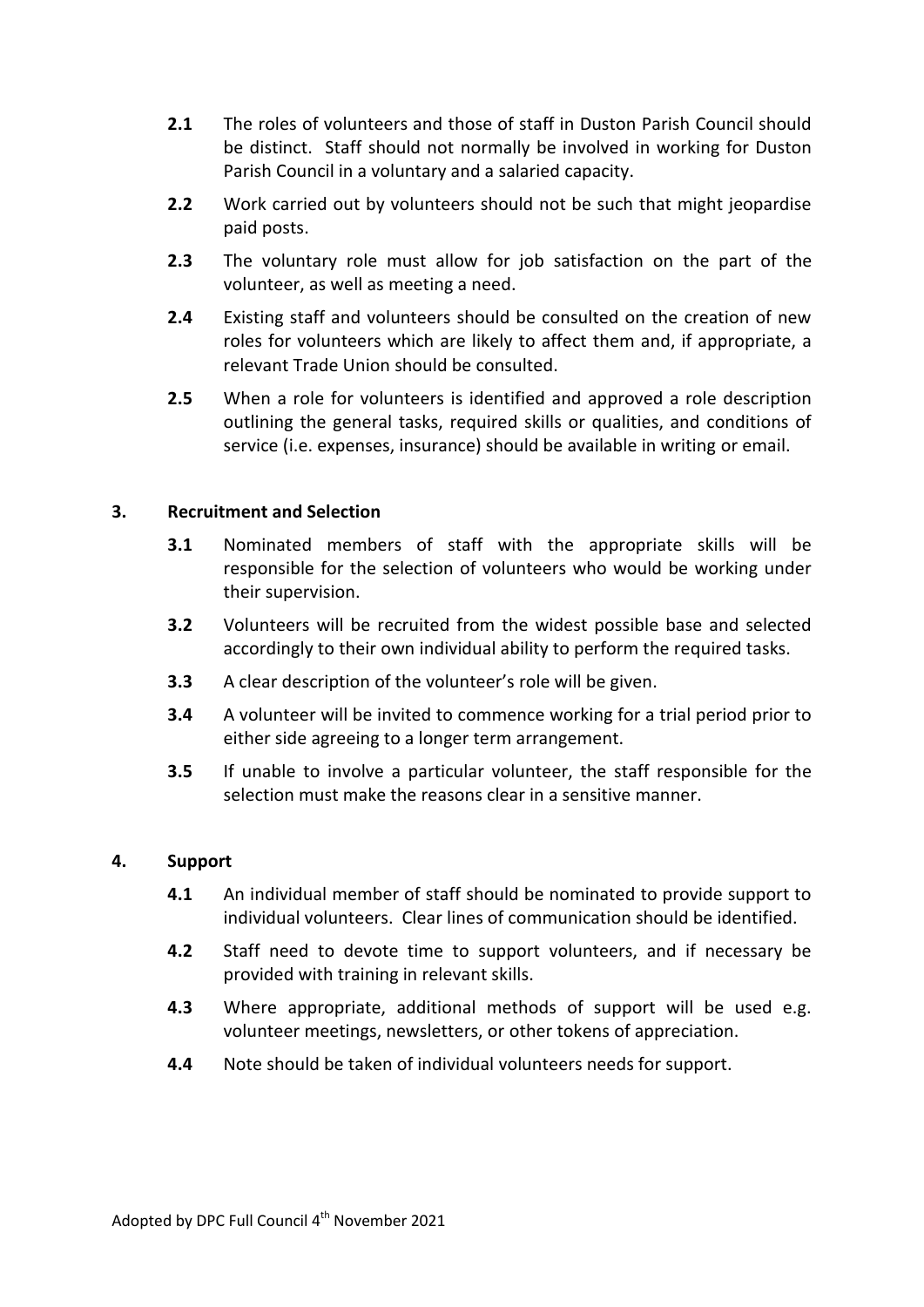## **5. Induction and Training**

- **5.1** All volunteers will be given an induction to Duston Parish Council and its work, including an information pack.
- **5.2** Any training required to enable volunteers to fulfill their roles will be arranged and paid for by Duston Parish Council.
- **5.3** Volunteers should be encouraged to take additional training that will enhance their role within Duston Parish Council, to be paid for by Duston Parish Council.

#### **6. Role in Decision Making**

- **6.1** Volunteers will be consulted on any major policy or operational changes in Duston Parish Council that will affect them.
- **6.2** Volunteers will be encouraged to express their opinions on the work of Duston Parish Council and to develop their role within Duston Parish Council.
- **6.3** Volunteers may be invited to attend and to speak at committee meetings.

#### **7. Conditions**

- **7.1** Volunteers will not be asked to work in conditions considered unsuitable for paid staff and will have the same provisions made regarding Health and Safety.
- **7.2** Insurance arrangements will be made for volunteers to cover them whilst undertaking duties on behalf of Duston Parish Council.
- **7.3** Out of pocket expenses will be reimbursed including travel to and from the project, and the cost of childminding or other care arrangements up to an agreed amount. Guidelines on acceptable expenses and rates will be available from the Chief Officer.
- **7.4** Where work is carried out over a meal time, a subsistence allowance may be paid or a meal provided. Refreshments etc. will be freely available to volunteers as for paid staff.
- **7.5** If a grievance arises for a volunteer which cannot satisfactorily be resolved by their supervisor, it should be brought to the Clerk. If it cannot be resolved, it will be referred to the Grievance Panel.